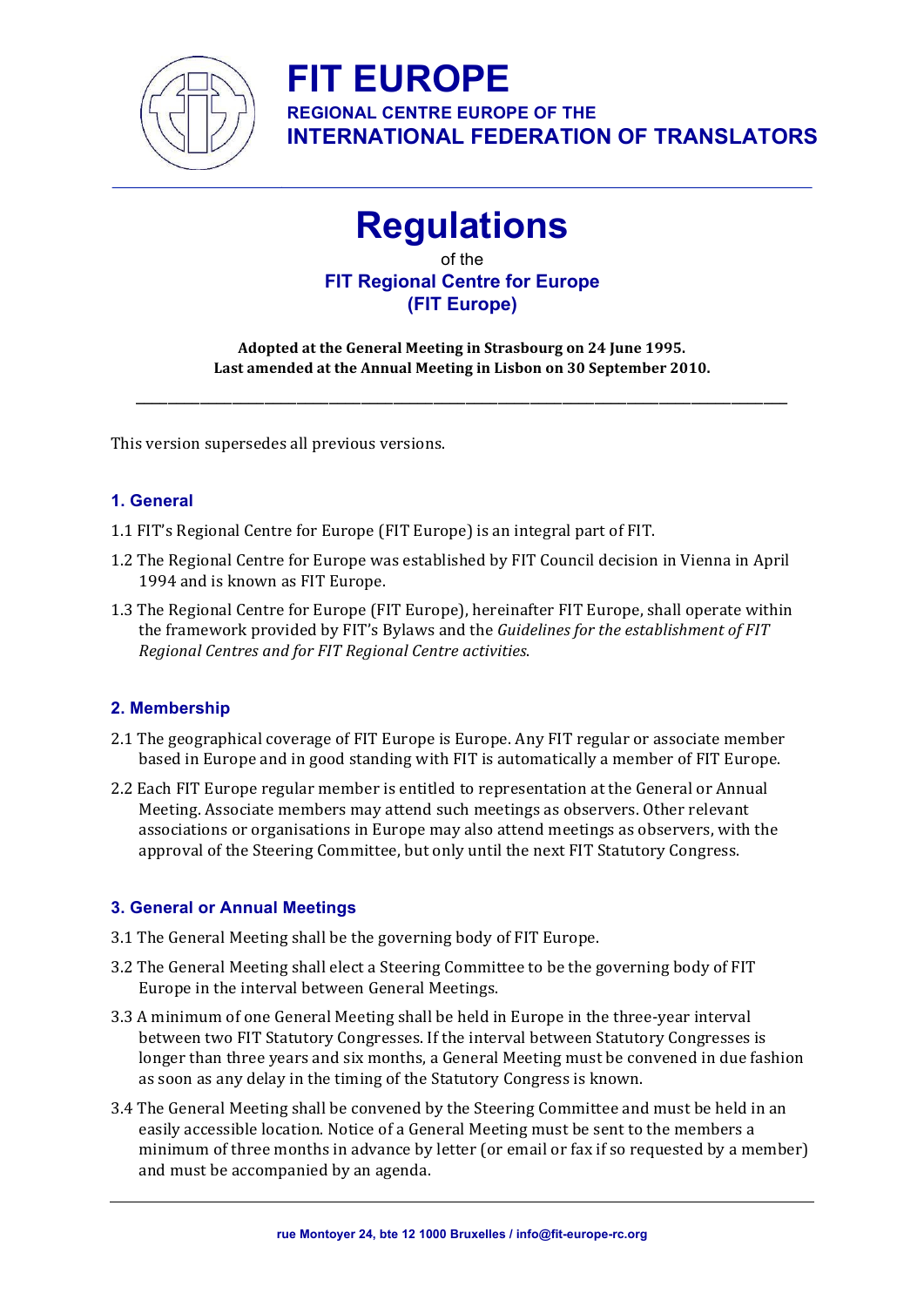REGIONAL CENTRE EUROPE OF THE INTERNATIONAL FEDERATION OF TRANSLATORS info@fit-europe-rc.org

- 3.5 The Agenda for the General Meeting must contain, as a minimum:
	- Membership status and nurturing of the translation community within Europe
	- Steering Committee's report on the period under review
	- Finances and funding
	- Approval of the accounts
	- Discussion of proposals received
	- Decisions on future activities (action plan)
	- Discussion of FIT Council report
	- Promotion of FIT activities
	- Election of the Steering Committee
	- Election of the auditor and alternate auditor.

Any proposals for discussion must be submitted by members to the Steering Committee no later than two months before the General Meeting and, if appropriate, submitted by the Steering Committee to the members no later than one month before the General Meeting.

- 3.6. An Extraordinary General Meeting (EGM) may be convened by the Steering Committee but must be convened when so requested by at least one-third of the regular membership of FIT Europe (which must be in good standing with FIT). The convening notice shall specify the items which members requesting the EGM wish to be placed on the agenda. These shall be the only items on the agenda. An EGM shall be convened and run in accordance the same rules and procedures as ordinary General Meetings.
- 3.7. In addition to the General Meeting, an Annual Meeting shall be held each year in which no General Meeting is held. In the year of the FIT Statutory Congress, it shall be held at the Statutory Congress if the latter takes place in Europe.
- 3.8 An Annual Meeting shall be convened by the Steering Committee and must be held in an easily accessible location. Notice of an Annual Meeting must be sent to the members a minimum of three months in advance by letter, email or fax, and must be accompanied by an agenda.
- 3.9 The Agenda for an Annual Meeting must contain, as minimum:
	- The Steering Committee's report on the period under review
	- Discussion and decisions on future activities (action plan).

Any proposals for discussion must be submitted by members to the Steering Committee no later than two months before the Annual Meeting and, if appropriate, submitted by the Steering Committee to the members no later than one month before the Annual Meeting.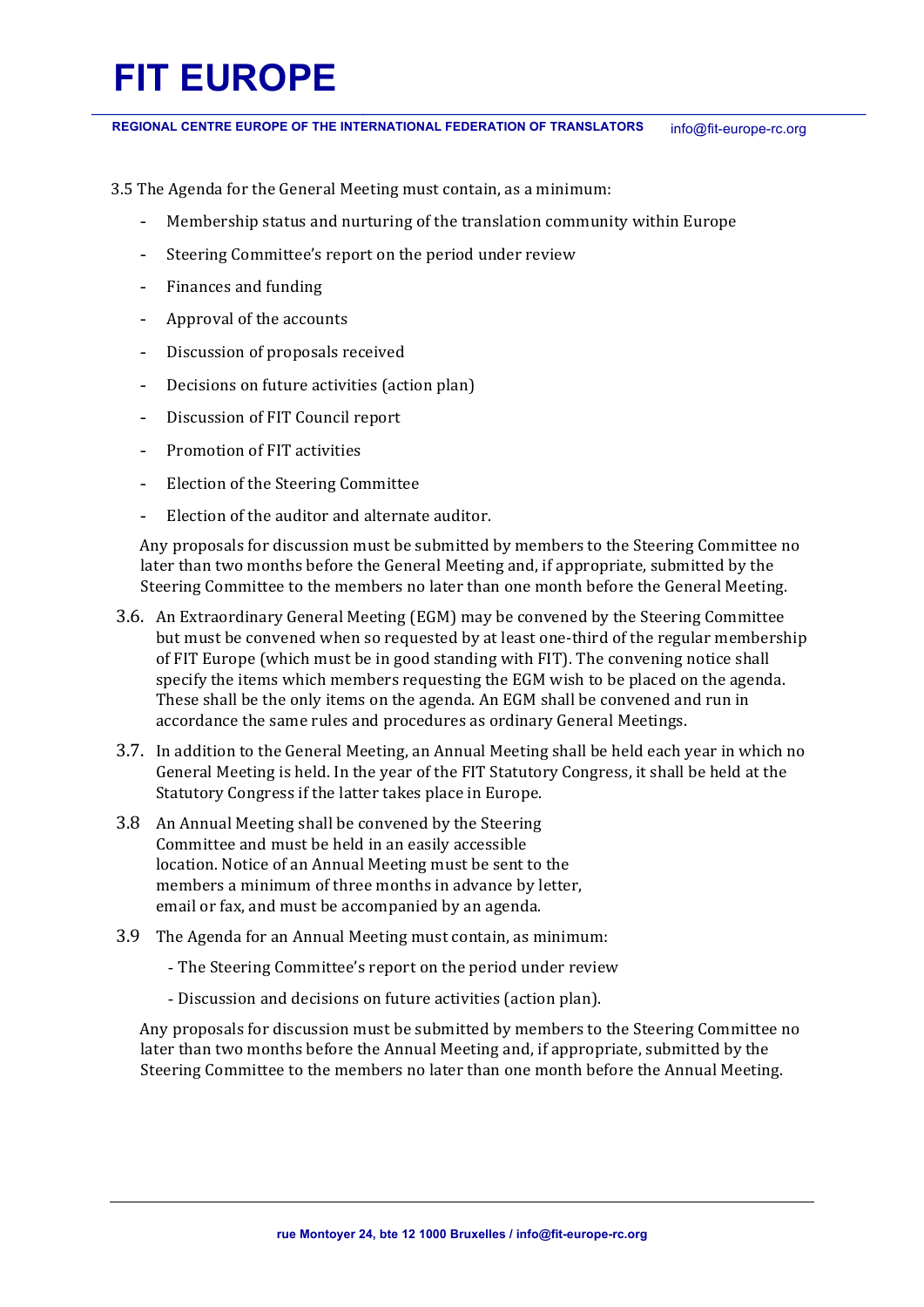REGIONAL CENTRE EUROPE OF THE INTERNATIONAL FEDERATION OF TRANSLATORS info@fit-europe-rc.org

#### **4. Voting at General or Annual Meetings**

- 4.1 Attendance by, or representation by proxy of, at least one-third of regular members in good standing with FIT shall constitute a quorum.
- 4.2. Each regular member shall have one vote. Representatives must provide written confirmation from their associations of their authority to vote.. Proxies are permitted to a maximum of two per representative with voting rights and proxy holders must have written confirmation from the respective associations of their authority to vote. FIT associate or candidate members and observers are not entitled to vote, but may be granted permission to speak by the General or Annual Meeting.
- 4.3 Resolutions shall be adopted by a simple majority of the votes cast.

#### **5. Steering Committee**

- 5.1. The Steering Committee shall consist of a minimum of three and a maximum of seven elected members. Members of the Steering Committee are elected for a term of three years and may serve a maximum of three consecutive terms. The appointment of the Steering Committee shall be subject to the approval of the FIT Executive Committee.
- 5.2 The Steering Committee shall meet at least once a year. The Steering Committee shall elect its own Chairman and Treasurer and shall lay down its own procedures. It may, in the interests of expediting projects or ensuring adequate numbers on the Steering Committee, co-opt a maximum of two members until the next election. No member association may have more than one member on the Steering Committee.
- 5.3 The Chairman of the Steering Committee shall act as the spokesperson for FIT Europe and shall also be responsible, *inter alia*, for submitting FIT Europe election results and regulation amendments to FIT Council for ratification.
- 5.4 The Steering Committee shall prepare an annual report for FIT Council.
- 5.5 The Steering Committee is entitled to set up any working groups or similar bodies it deems necessary to carry out its projects.

#### **6. FIT Committees**

6.1. To help achieve its objectives and the aims expressed in the mission statement, FIT Europe may ask FIT Council to co-opt a FIT Europe representative chosen at its General Meeting onto any FIT Committee (except the Executive Committee), with the agreement of the FIT Committee chairperson.

#### **7. Financial**

- 7.1 The financial year shall be the calendar year.
- 7.2 Administrative expenses shall be covered by the member and observer associations. FIT Europe may also seek external funding.
- 7.3 Accounts must be presented at the General Meeting for the period since the previous General Meeting.